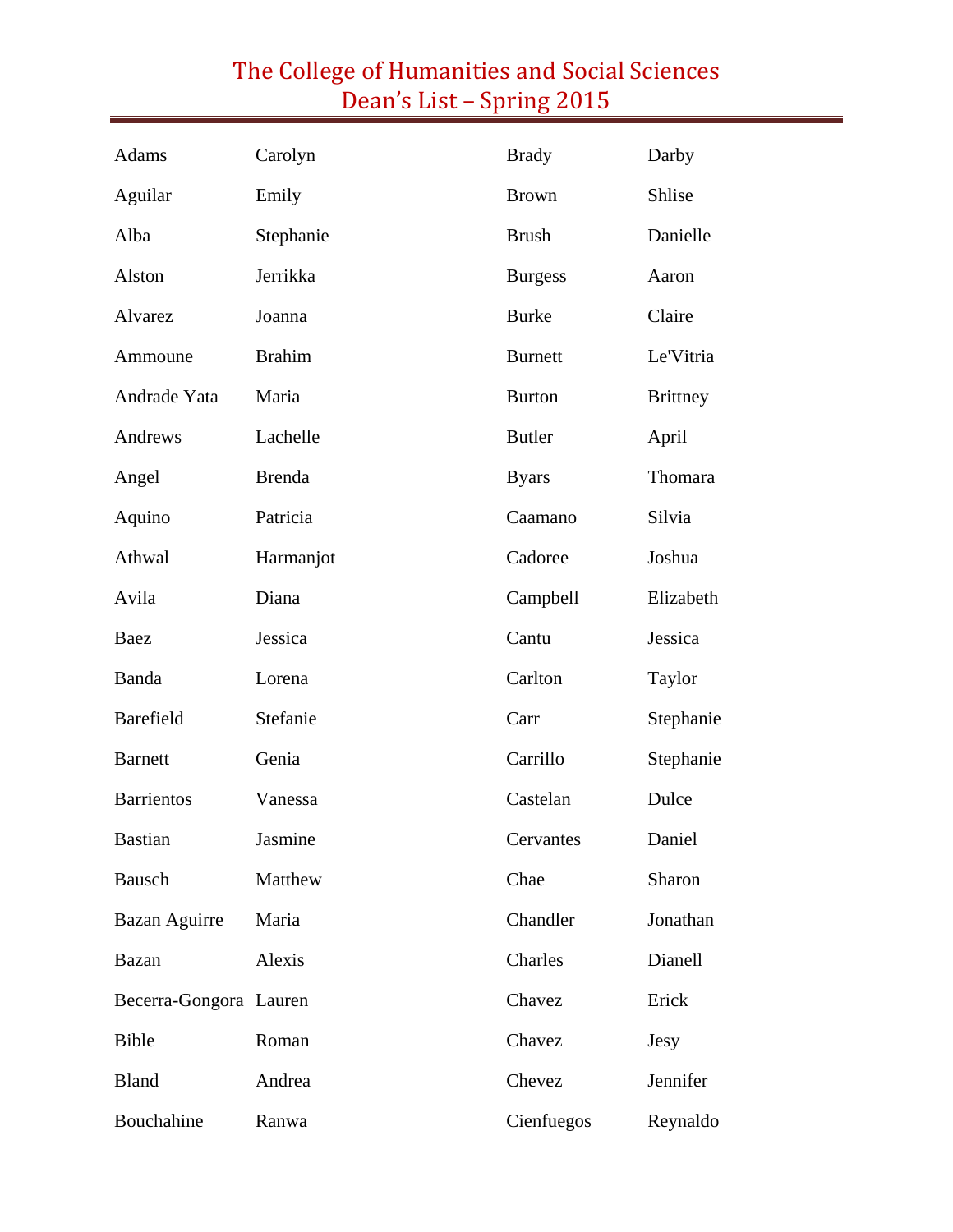| Clark      | Lena            | Donalson    | Sonya          |
|------------|-----------------|-------------|----------------|
| Clark      | Ricky           | Douglas     | Robert         |
| Cobb       | Ryan            | Dozal       | Abelina        |
| Cochran    | Christina       | Dumler      | Alyssa         |
| Coleman    | Courtney        | Duplechaine | <b>Bryan</b>   |
| Coleman    | Ena             | Dutra       | Talia          |
| Colonia    | Lesley          | Eagle       | Monica         |
| Compean    | Rebeca          | Earls       | Robyn          |
| Conaway    | Chelsea         | Edwards     | Stephen        |
| Condon     | Allana          | Escobar     | Hernan         |
| Contreras  | Christina       | Faraji      | Zahra          |
| Cook       | Latoya          | Farina      | Jasmine        |
| Cox        | Stephanie       | Farley      | Beth           |
| Craine     | <b>E'Delana</b> | Ferman      | Joel           |
| Cuellar    | Monica          | Ferringo    | Mallory        |
| Cuellar    | Suzanne         | Francis     | Terrell        |
| Cunningham | Ashley          | Gage        | Cassidy        |
| Deblanc    | Leeshondra      | Gandy       | Elizabeth      |
| Desselle   | Victoria        | Garay       | Jorge          |
| Detiveaux  | Jacob           | Garcia      | Angel          |
| Diaz       | Marlene         | Garcia      | Aracely        |
| Dicken     | Taylor          | Garcia      | <b>Breanna</b> |
| Dillard    | Laura           | Garcia      | <b>Brenda</b>  |
| Dishongh   | Chalie          | Garcia      | Cameron        |
| Doan       | Tina            | Garcia      | Natalie        |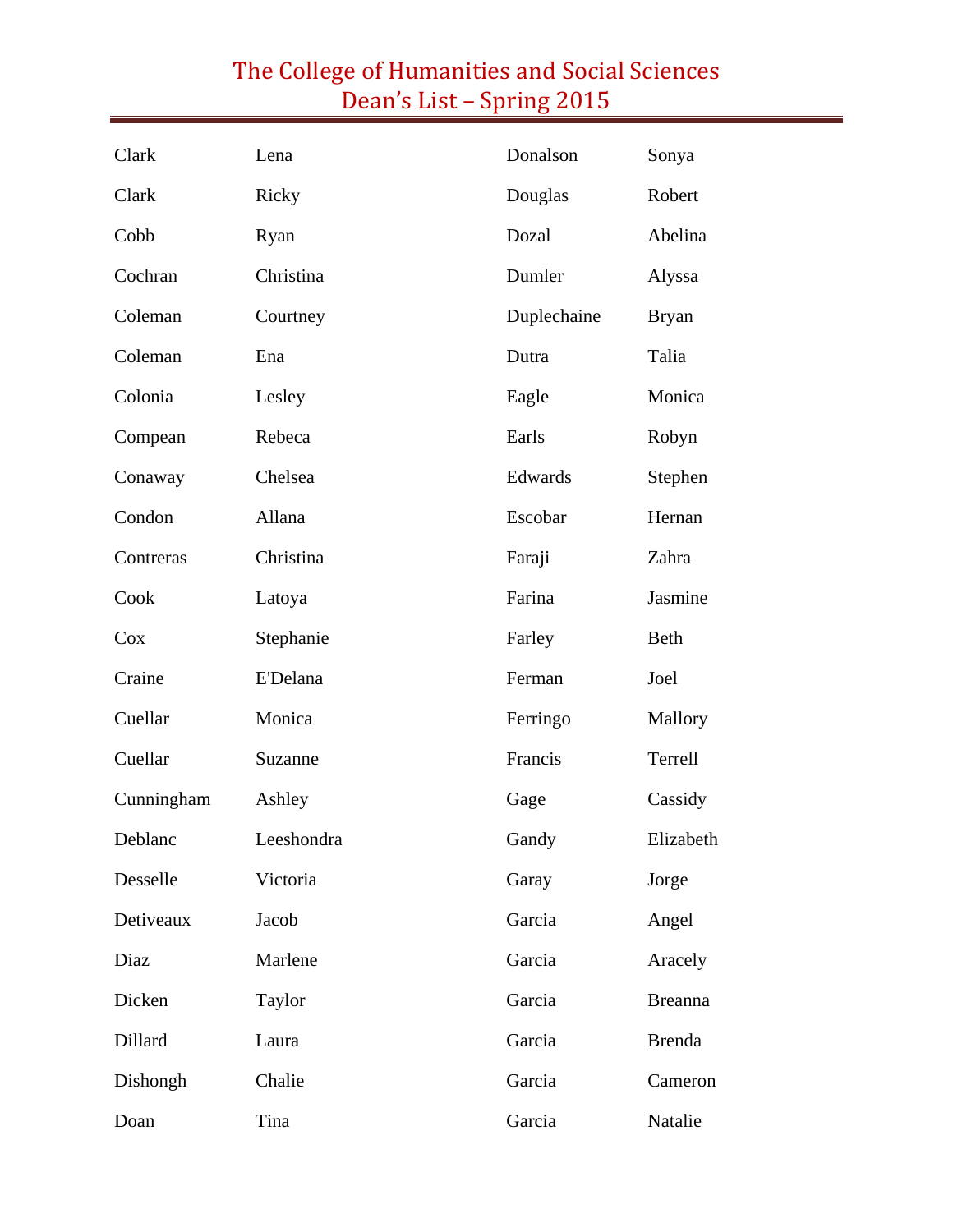| Gardner   | Ashley       | Harris              | Ashley   |
|-----------|--------------|---------------------|----------|
| Gary      | Dominique    | Hayes               | Charles  |
| Garza     | Amanda       | He                  | Xianjing |
| Garza     | Eduardo      | Hernandez           | Martha   |
| Garza     | Nelson       | Galvan              |          |
| Gashi     | Flaka        | Hernandez           | Dulce    |
| Gibbs     | Zechariah    | Hernandez           | Ismael   |
| Gil       | Xochilt      | Hernandez           | Maria    |
| Giraudin  | Scott        | Hernandez<br>Monica |          |
| Glenn     | Susann       | Herrick             | Amanda   |
| Gonzalez  | Angelina     | Higgs               | Dejana   |
| Gonzalez  | Jeanelle     | Hollowell           | Laura    |
| Gonzalez  | Mireya       | Houston             | Whitney  |
| Grimaldo  | Ana          | Huynh               | Samuel   |
| Guerra    | Lisa         | Inocencio           | Lenora   |
| Guillen   | John Paul    | Jackson             | Chris    |
| Guillory  | Miranda      | Jackson             | Lydia    |
| Guner     | Erhan        | Jasso               | Tanya    |
| Guthrie   | Leslie       | John-Baptiste       | Reian    |
| Gutierrez | Andrea       | Johnston            | Robert   |
| Guzman    | Beatriz      | Jones               | Katelyn  |
| Guzman    | <b>Betty</b> | Kaldas              | Jocelyn  |
| Hale      | David        | Karp                | Tracy    |
| Hall      | Terrence     | Kelley              | Angelle  |
| Halley    | <b>Troy</b>  | Kirkland            | Jeminah  |
|           |              |                     |          |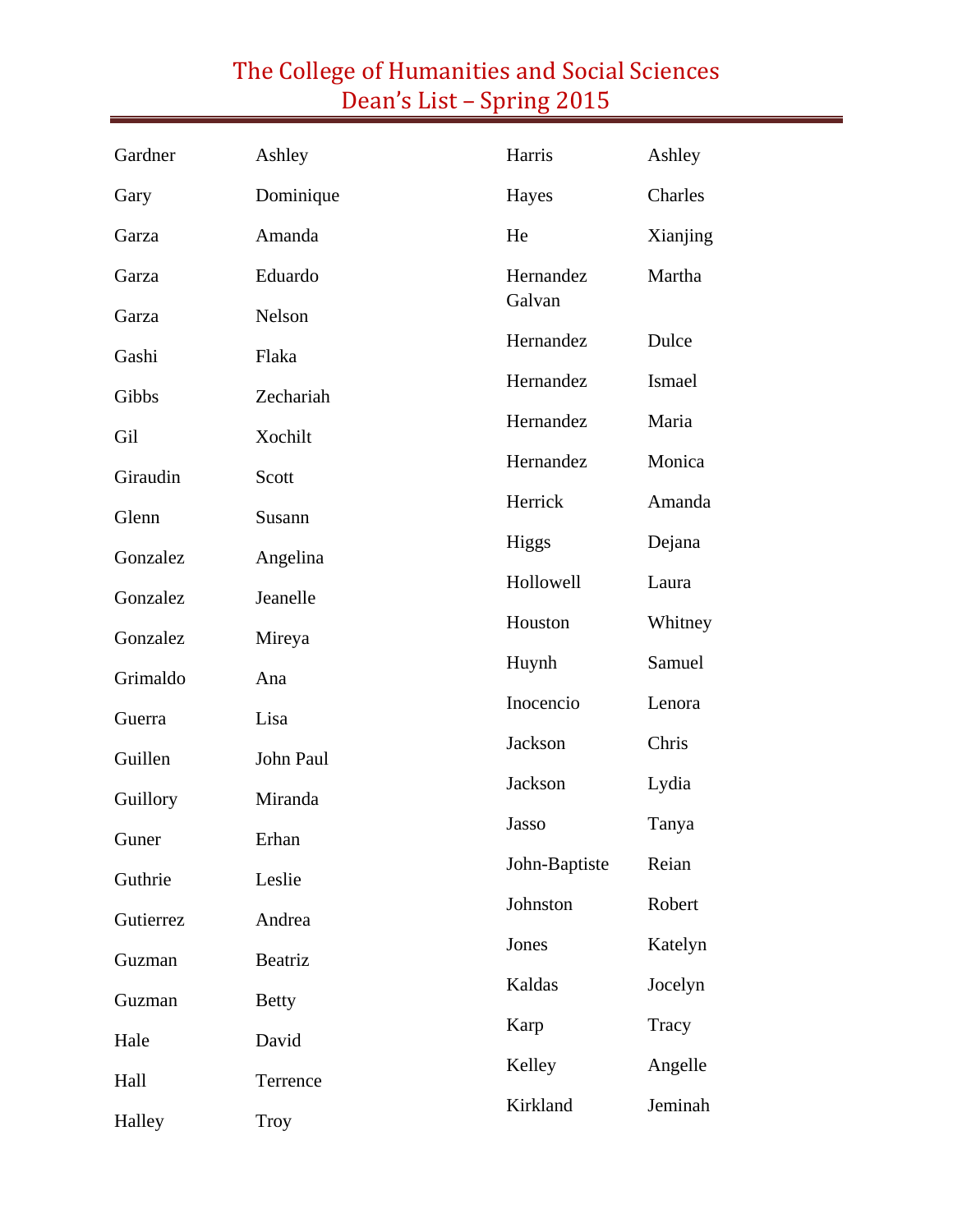#### Klein Rebekah Krinsky Randolph Laborde Kathy Lane Brittney Lara Gerardo Lawson Ashley Lazo Sarai Lewis Jennifer Livesey Laura Llanas Margarita Lockett Charlayne Lopez Audrie Lopez Oscar Lopez Stephanie Lovett Temetres Lozano Jessica Lozano Virginia Lugo-Velez Luis Luna Jose Machacek Brittany Macqueen Paige Maldonado John Martinez Lori Mathews Jennifer Mayberry Kasey McAllister Morgan McCall Ryan McCardell Aaron Mclarty Cameron Mcmillan Jared Mellado Kendra Mendoza Alejandra Mendoza Maribel Merino Sandra Meza Marlen Mkwalo Asiphe Monreal Jessica Monroe Eboni Monroe Gabriel Montes Persis Montes Veronica Moore Heather Moore Kara Moore Lisah Morgan Taneeca Murillo Jazmin Mutis Gabriela Nag Devalina

Nagorny Angelina

Mathis Kevin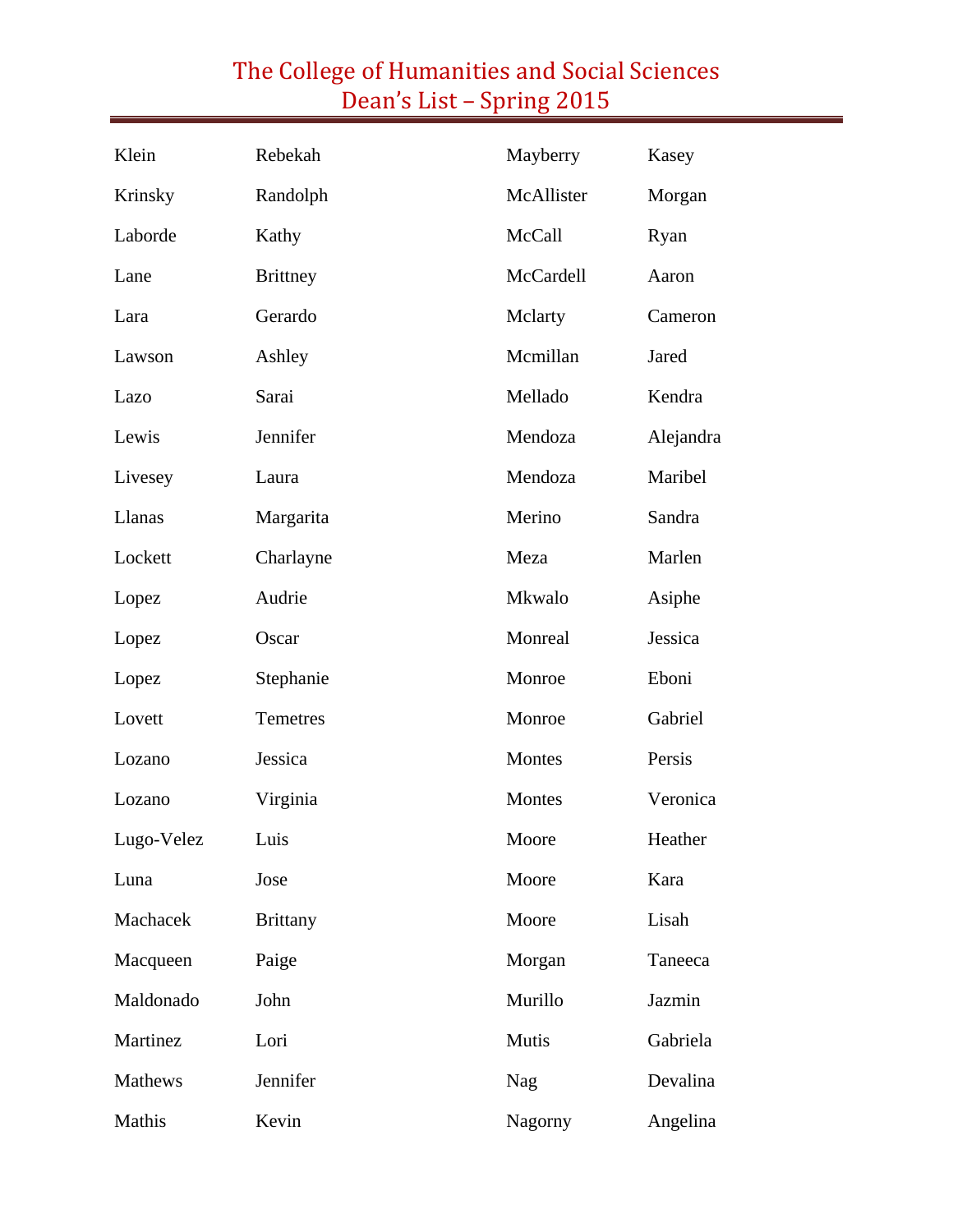| Navarro        | Lizeth         | Pearson              | Victoria          |
|----------------|----------------|----------------------|-------------------|
| Mancillas      |                | Pedraza              | Ivonne            |
| Nelub          | Jennifer       | Perez                | Deyanira          |
| Nguyen         | Tina           | Perez                | Diana             |
| <b>Nichols</b> | Jared          | Perez                | Kenny             |
| Nicholson      | Andrea         | Perez                | Kristina          |
| Nunez          | Miguel         | Perez                | Mahmuda           |
| Nunez          | Precious       | Perkins              | Elise             |
| <b>Nyallay</b> | Mustapha       | Peters               | Joseph            |
| Offill         | Eric           |                      |                   |
| Ojoch          | Akiich         | Pham                 | San-Nhi           |
| Oliva          | Angela         | Pham                 | Tiffany           |
|                |                | Pierre               | Ayanna            |
| Oliveira       | Paula          | Pisana               | Bianca            |
| Ortega Munguia | Viridiana      | Porche               | Danisha           |
| Ortega         | Sara           | Porter               | Talib             |
| Ortiz          | Tania          | Price                | Mary              |
| Otu            | Itam           | Pruneda              | Faith             |
| Ovalle         | Cristina       | Quijano              | Desaree           |
| Pabon          | Ruben          | Quilizapa            |                   |
| Padron         | Lorena         | <b>Ramales-Perez</b> | Amanda<br>Gitzell |
| Pan            | Chien-<br>Hung |                      |                   |
|                |                | Ramirez              | Cesilia           |
| Paniagua       | Katherine      | Ramirez              | Karina            |
| Partida        | Jose           | Ramirez              | Perla             |
| Patterson      | Sarah          | Ramirez              | Vanessa           |
|                |                | Ramos                | Carolina          |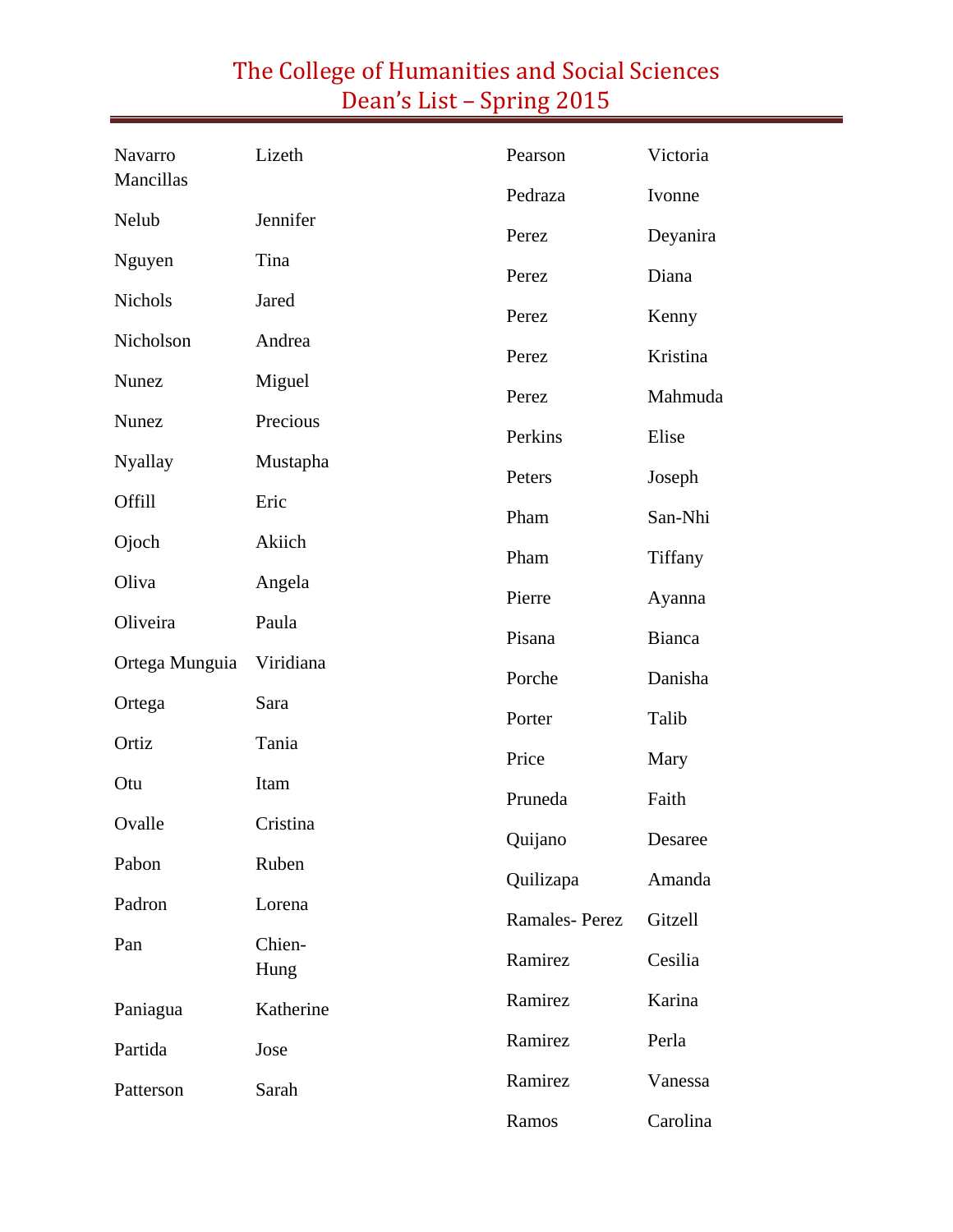| Raza        | Yasir         | Sanchez         | Karla          |
|-------------|---------------|-----------------|----------------|
| Reedy       | Kellie        | Sanchez         | Samuel         |
| Reyes       | Karen         | Sandoval        | Christina      |
| Reyna       | David         | Sansa           | Kebire         |
| Rhodes      | <b>Brandi</b> | Saucedo         | America        |
| Rigoli      | Alyssa        | Schmoll         | Christopher    |
| Riley       | Travis        | Sequeira        | Diana          |
| Rios        | Selene        | Shull           | Theodore       |
| Rios        | Victor        | <b>Simmons</b>  | Kerrie         |
| Rivas       | Jason         | Siquian         | Keith          |
| Roark       | Virginia      | <b>Sivils</b>   | Grace          |
| Robinson    | Dana          | Smith           | Caroline       |
| Robles      | Elizabeth     | Smith           | Jannet         |
| Rodas       | Cristina      | Smith           | Lindsey        |
| Rodriguez   | Elias         | Smith           | Margaret       |
| Rogers      | Ryan          | Steagall        | Lacey          |
| Rosen       | Nicole        | <b>Stephens</b> | Amber          |
| Rosenberger | Nicholas      | Stevens         | Courtney       |
| Sadler      | Lauren        | Stier           | Holly          |
| Salazar     | Sadie         | Sumler          | Sara           |
| Salazar     | Steven        | Tahmourpour     | Sarah          |
| Salvador    | Amanda        | Talabi          | <b>Bardia</b>  |
| Sam         | Rodney        | Talamantez      | <b>Brianne</b> |
| Sampang     | Maria         | Thomas          | Ellisia        |
| Sanchez     | Johanna       | Tobin           | Matthew        |